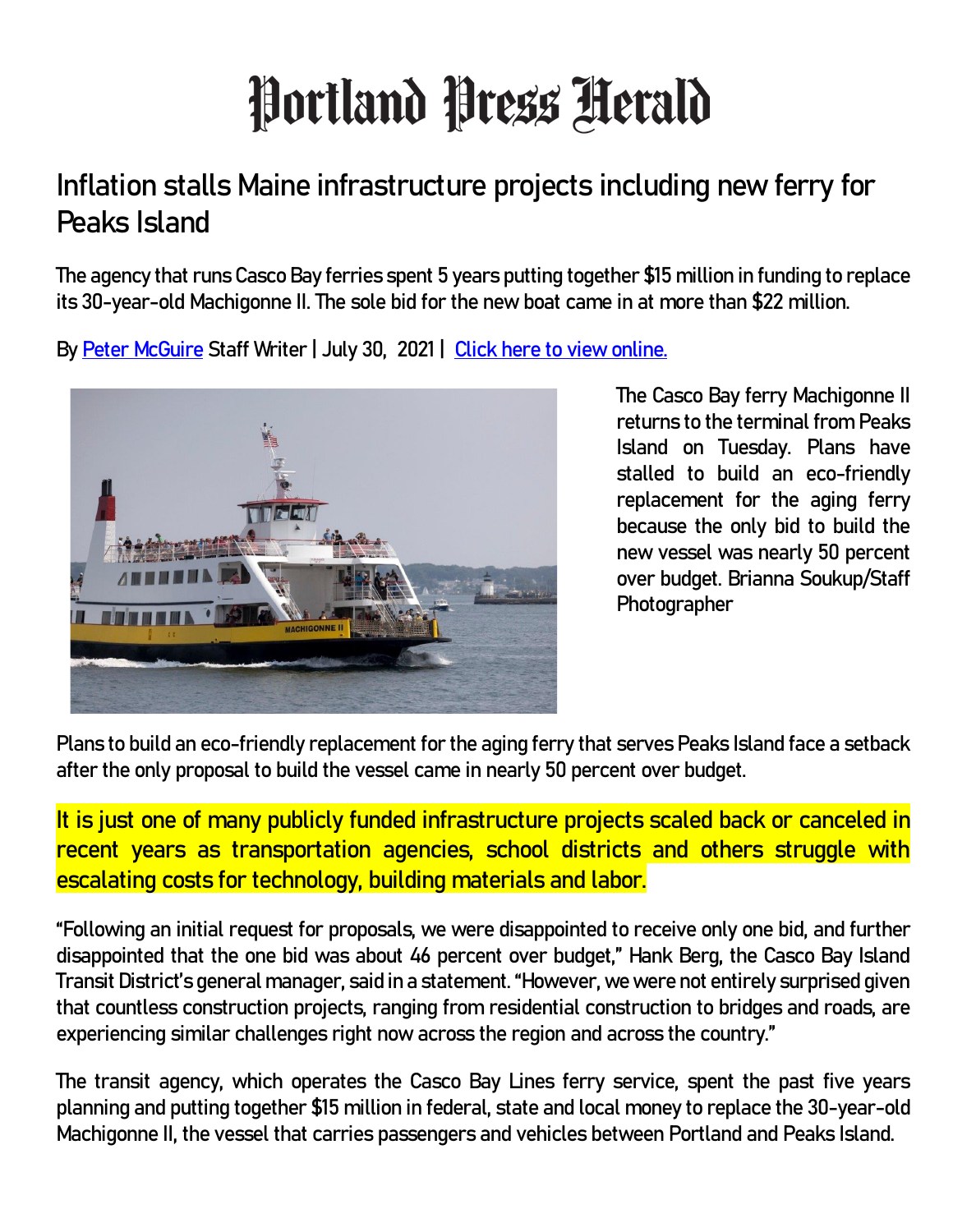**The planned ferry would have more room for passengers and vehicles and boast a [hybrid diesel](https://www.pressherald.com/2021/03/09/new-eo-friendly-ferry-will-carry-passengers-between-mainland-and-peaks-island-in-2022/?rel=related)[electric engine](https://www.pressherald.com/2021/03/09/new-eo-friendly-ferry-will-carry-passengers-between-mainland-and-peaks-island-in-2022/?rel=related) meant to reduce carbon emissions, noise and fumes. The only bid to build the vessel, from Conrad Orange Shipyard, of Texas, was more than \$22 million.**

**The ferry line rejected that bid and plans adjustments so future proposals meet its budget. That could include reducing the size of the project – including the possible reduction from a two-generator system to a single generator – adjusting contract requirements and seeking more funding. It plans to pursue another round of bids in three to four months.**

**"Any project of this magnitude necessitates some flexibility and patience," Berg said. "This vessel will service Peaks Island for thirty years. The island communities, and our ridership, are extremely proud of our efforts to electrify our fleet and will lead the way in this work. And we will continue to move forward."**

**The cost of steel has more than doubled from when the vessel was designed, he said, adding that shipyards face cost increases for energy and labor, too.**



**A construction worker walks past as Casco Bay Lines employees unload cargo from the Wabanaki at the terminal in Portland on Tuesday. Brianna Soukup/Staff Photographer**

**The unique propulsion system, which would use a hybrid-electric motor, also presents a challenge, he added.**

**"As this particular vessel involves new-to-the-industry propulsion technology and there are capacity constraints on the shipyards, it is likely that several opted not a guarantee delivery on this boat," Berg said.**

**ABB, the Swiss company that designed the planned ferry's engine technology, plans to work with shipbuilders and offer an extended timeline to bid on construction.**

**Some of the ferry project's challenges are unique, but over the past two years, several public infrastructure projects across Maine have been [reduced or canceled because of high construction](https://www.pressherald.com/2020/03/01/maines-battered-infrastructure-falls-behind-amid-soaring-construction-costs/?rel=related)  [costs.](https://www.pressherald.com/2020/03/01/maines-battered-infrastructure-falls-behind-amid-soaring-construction-costs/?rel=related)**